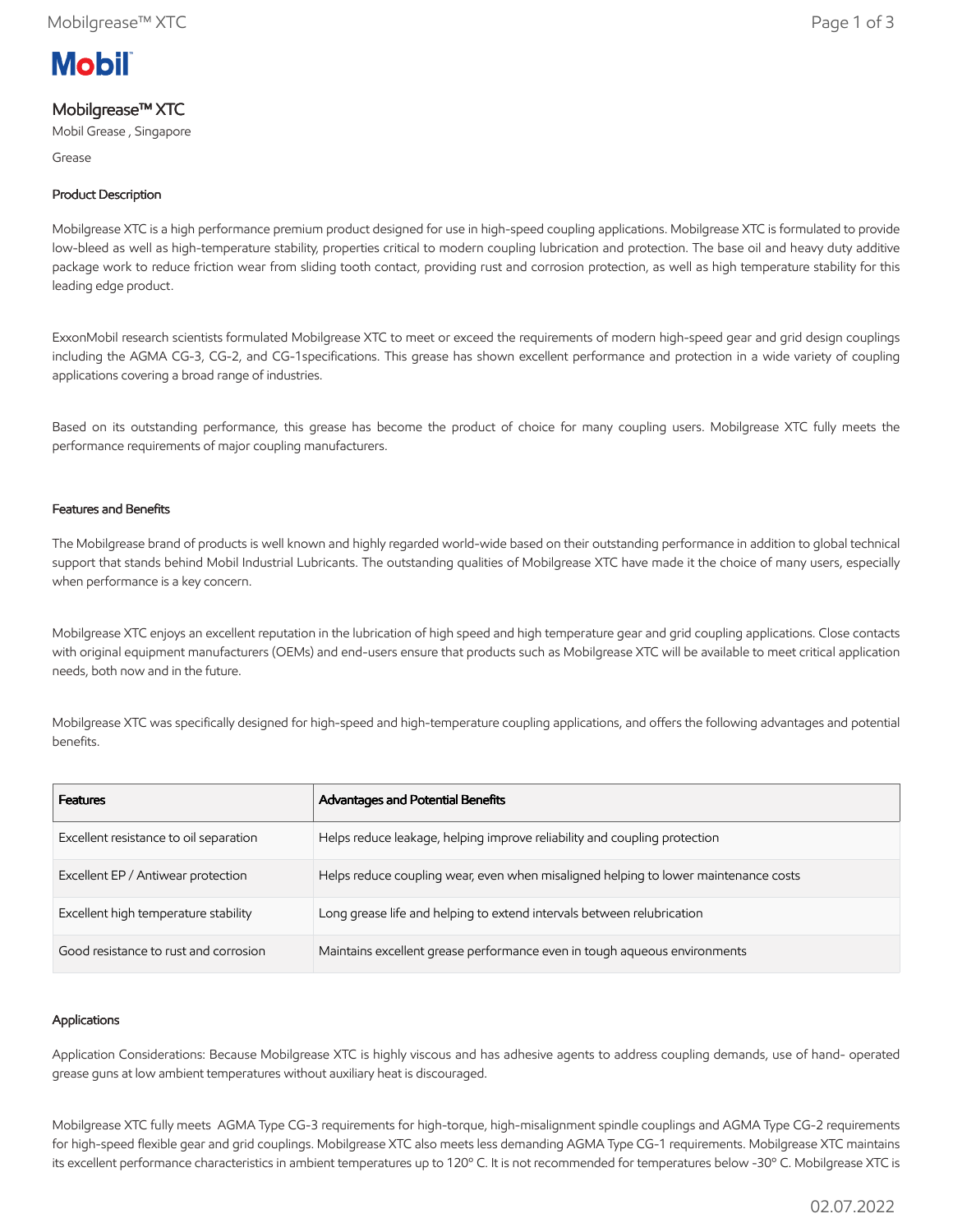## Mobilgrease™ XTC Page 2 of 3

- Grid-type flexible couplings
- Gear-type flexible couplings

## Specifications and Approvals

| This product meets or exceeds the requirements of: |
|----------------------------------------------------|
| AGMA CG-1                                          |
| AGMA CG-2                                          |
| AGMA CG-3                                          |

### Properties and Specifications

| Property                                                               |                   |
|------------------------------------------------------------------------|-------------------|
| Grade                                                                  | NLGI <sub>1</sub> |
| Thickener Type                                                         | Lithium           |
| Copper Strip Corrosion, 24 h, 100 C, Rating, ASTM D4048                | 1A                |
| Timken OK Load, lb, ASTM D2509                                         | 50                |
| Corrosion Preventive Properties, Rating, ASTM D1743                    | Pass              |
| Centrifugal Oil Separation, High G Force, 24 h, 50 C, vol%, ASTM D4425 | 1                 |
| Four-Ball Wear Test, Scar Diameter, mm, ASTM D2266                     | 0.43              |
| Color, Visual                                                          | Dark Brown        |
| Penetration, Change from 60X to 10,000X, %, ASTM D217                  | 20                |
| Oxidation Stability, Pressure Drop, 100 h, kPa, ASTM D942              | 41                |
| Four-Ball Extreme Pressure Test, Weld Point, kgf, ASTM D2596           | 400               |
| Dropping Point, °C, ASTM D2265                                         | 279               |
| Penetration, 60X, 0.1 mm, ASTM D217                                    | 325               |
| Viscosity @ 40 C, Base Oil, mm2/s, ASTM D445                           | 680               |

### Health and safety

Health and Safety recommendations for this product can be found on the Material Safety Data Sheet (MSDS) @ [http://www.msds.exxonmobil.com/psims](http://www.msds.exxonmobil.com/psims/psims.aspx) /psims.aspx

All trademarks used herein are trademarks or registered trademarks of Exxon Mobil Corporation or one of its subsidiaries unless indicated otherwise.

05-2022 ExxonMobil Asia Pacific Ltd